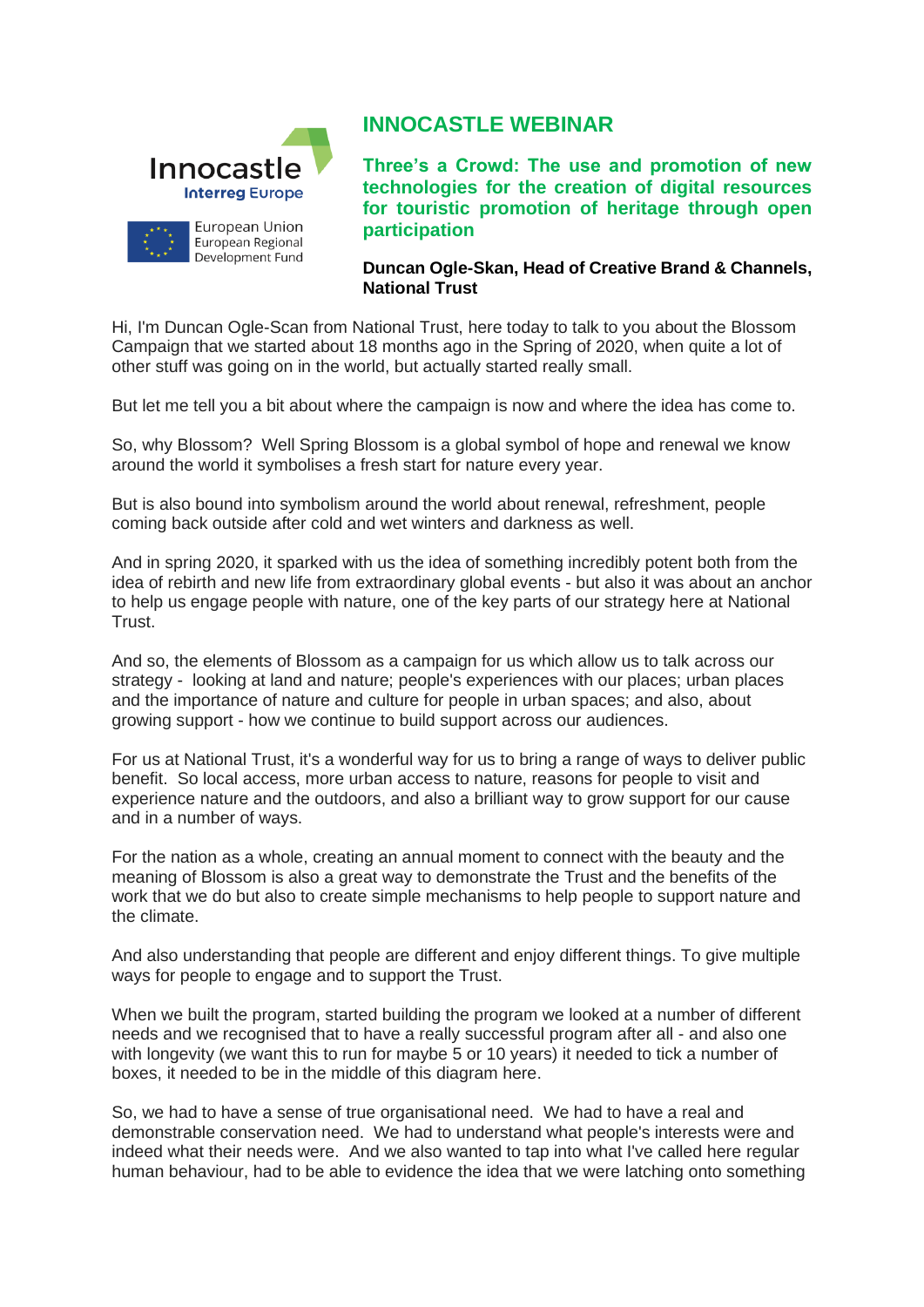people would actually do rather than trying to create something that we hoped they would start doing instead.

In terms of organisational need we had to ensure that we were clear what we were trying to achieve. We wanted to make sure that everyone understood why we were doing it in the first place and that as many as people as possible within the organisation understood what it was for.

It's really hard to support something if you don't truly understand what its purpose is. So, getting all the organisation onboard, connecting it directly to our strategy and then helping people internally to understand it was incredibly important to us as we moved the program forward.

In terms of grounding the activity in a conservation need, it was really important for us that there's a clear and recognisable purpose behind the work that we do and also that it has evidential proof.

We have some really wonderful research which, on top of the more obvious and much more mainstream understanding of issues for climate and the issues for nature, we have some really wonderful work that we've done with the University of Derby in terms of the connection people have with nature and how we drive additional nature connection so that people are much more likely to care about nature and much more likely to act in a way to help it and support it in the future.

We also have to understand whether people really get those issues and understand what the conservation need. To what extent are we tapping into something that people already know about? To what extent are we driving new news for those people.

In terms of people's interests as I mentioned - are people aware of it? Do they care about what we're asking them to care about too? Who needs to care about it in the future? Is this an issue for people right now or for certain demographics or is it something more general that more people could understand over time? And also, what's their current level of action or inaction? Are they already doing something to help or are they looking for a thing to latch onto?

And the final thing thinking about regular human behaviour we've had some experiences at the Trust in the past where we've created opportunities for people to share their content or their stories and if I'm honest when they look back on them their success has been very closely linked to how difficult we make it for them to share.

So, if we're asking them to do something which is currently not something that they do. Or to go to a specific place to share. Or potentially put barriers in the way of them sharing, it makes it much harder to do and it tends to mean that it will only happen when you're asking them. Or in some way incentivising them to do it.

So, we look at people as being instinctively social, being habitual - they like to do things regularly and on an ongoing basis. People as simple – as in you need to make things easy for people. And that includes both the actions you ask them to take but also the arguments that you put in front of them. But they're complex and nuanced which means that they like different things sometimes. So, again thinking about multiple ways to engage are really important. And people love convenience. So, the harder you make it for people to engage and take part the less likely they are to do it. If you make it super simple they'll do it and they'll do it really regularly.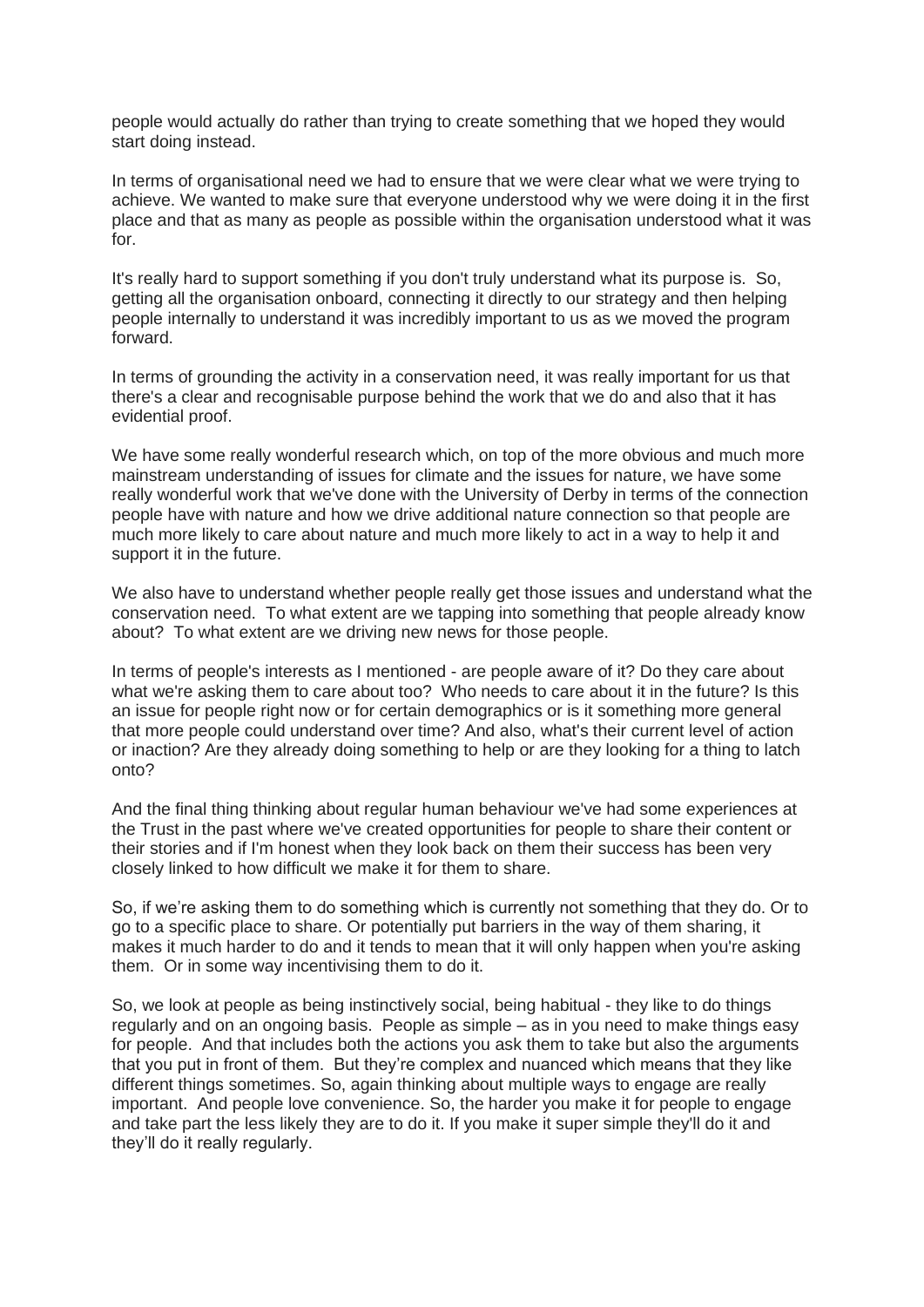Now for us, for Blossom, we tried to tick all of those boxes. We tried to make sure we had as much and as rich reasons for continuing and making a success of the project as we possibly could. So, from an organisational need perspective we have set ourselves the objective over the next 10 years to plant 20 million trees. A significant number of those will be Blossoming trees. So that's a big connection to work we're doing. We have a Blossom rings programme which is putting Blossom-oriented spaces into urban areas, I'll show you that in a second.

We're also looking to increase the reach and relevance of the Trust so talking to large-scale audiences through broadcast media, but also helping audiences to understand that the Trust is many faceted. It produces and looks after many different types of place and has a really very strong role in looking after nature and helping nature recover.

It also has many additional benefits. So, we know that talking about Blossom and talking about Blossoming experiences adds to the benefits we can provide to the nation in time in terms of people's visitation, them buying memberships, and their secondary spend when they come to our places.

We also have an internal desire to help. So, our staff and volunteers really want to take part in lots of the things that we do, and Blossom is one of these things they can take part in really simple and easily, which is great.

In terms of conservation need we have a reducing number of Blossoming trees in the UK and we're just about to start some research on understanding that and understanding the role that Blossom can play in recovering that position.

We have very low urban access to nature and low nature connection in places where there is low access to nature, something that was increasingly shown as problematic during the pandemic particularly when we had limited access to outdoor space.

We know that pollinators are vital to the health of nature and also that the UK has the lowest tree coverage in Europe.

So, we have lots of work to do in terms of the conservation work that we're doing and the broader public's interest in that.

We know that climate action is required and never has been more obvious after the couple of weeks of COP that we've just had.

And it's right there in terms of our audiences being interested in this as well. So, from our perspective we are talking about, and we are trying to help solve issues that the public have an interest in already.

So, we come to people's interests and needs. We know that people love Blossom and I'll talk about that in a second. We see examples from around the world of people showing their love and care for such beautiful side of nature particularly in the spring.

People are increasingly caring about climate change and the world that we live in, and many people want to help with climate change and nature recovery, but they need easy ways to support it and they need many and various ways.

I talked about the nuance which we have in the public – for some, they only need to see the opportunity to help plant a tree. For others, they're going to need a bit more than that and hopefully Blossom provides a little bit of that too.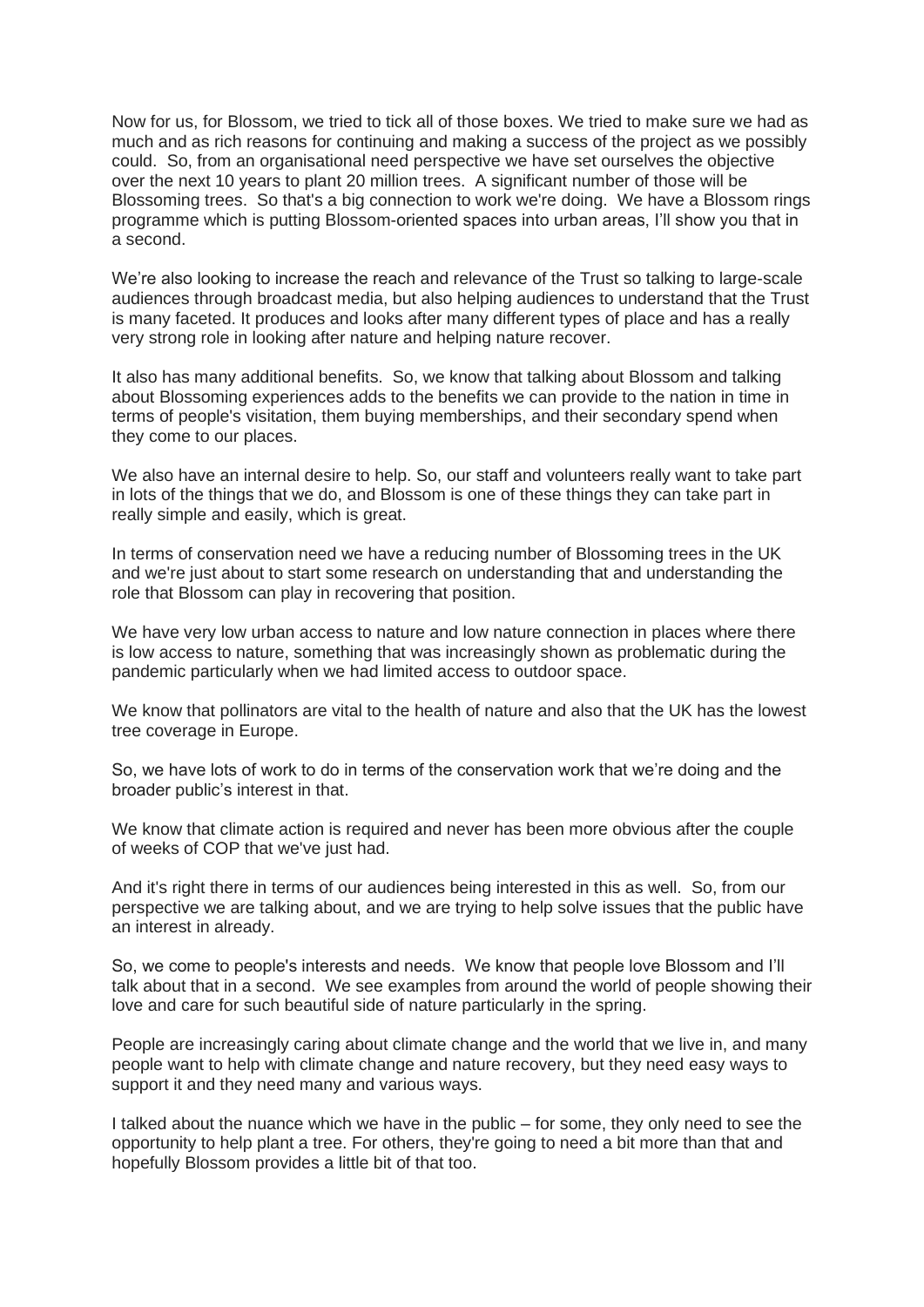Final part just about human behaviour. We know that giving makes people feel good so the opportunity to give, to support the environment, is going to help people in their well-being. So wherever possible find people that opportunity to support.

People act on social proof so if they see other people taking part they're much more likely to try to take part themselves. So, understanding how we demonstrate people's involvement is really important.

And the final point there is sharing on social media, sharing on platforms that people have connection to their friends, family and others releases dopamine, the reward stimulant inside us that makes us feel good. So again, providing that opportunity for regular human behaviour to be repeated and repeatable is really important to us.

I talked about regular human behaviour - we were really looking to build on examples around the world of Blossoming festivals. You see here in Washington; you see in Japan the festivals that they have there. The experience of hanami which is the event you see here people drinking tea and sharing food under the Blossoming trees.

But also taking inspiration from other behaviour that we've seen in the UK so the map that you see here is from a website called UK Snow which is where people are tweeting when they see snow and the levels of snow that they see and they're finding. And this map plots that with their postcode so you can see how heavy the snow is in the area that you're in.

So, we just tried to mash up if you like some of the real lived experiences, the joy at Blossom appearing during spring and then some of the digital experience of how we demonstrate people's love and joy of those things.

Blossom Watch for us in 2021 - we started investing a little bit more. In 2020 we started the use of a hashtag and promoted the use of a hashtag really right at the time when the country was locked down and people's access to nature was really limited.

So it was very small scale for us and we were just trying something out in 2021 we went much bigger it became the first point of our brand advertising for the year and a real point of access for people to share the hashtag to see some wonderful imagery of Blossom around the country, featured heavily in our magazine and across our channels we had we had a raffle, we had other fundraising activity on going at the time and we really tried to push and encourage the idea that sharing images of Blossom particularly for people that couldn't get out to see themselves because of lockdown was going to be a really wonderful thing to do.

And we used digital. So that was all activity taking place on other people's platforms. We were asking people to share on their own networks rather than share with us directly. But we used our own platforms to promote the idea of sharing and then also to show people actually taking part.

So, what you can see here over on the right of the screen is almost the before and after. The screenshot at the top is when the team building the campaign were testing it, so you've got five little points there where people were testing the idea of tweeting with a picture and a hashtag. And then during the campaign as you can see several hundreds of points on our map showing blossom and the use of #Blossomwatch. Now we also have examples of that across the world where the same hashtag was used by people as far distant from each other as Canada and India.

Which was wonderful to see. Not something we were trying to achieve but something that was great to see. So, a natural behaviour that people were doing. And importantly these were only the map versions. People used their own location in their tweets. We weren't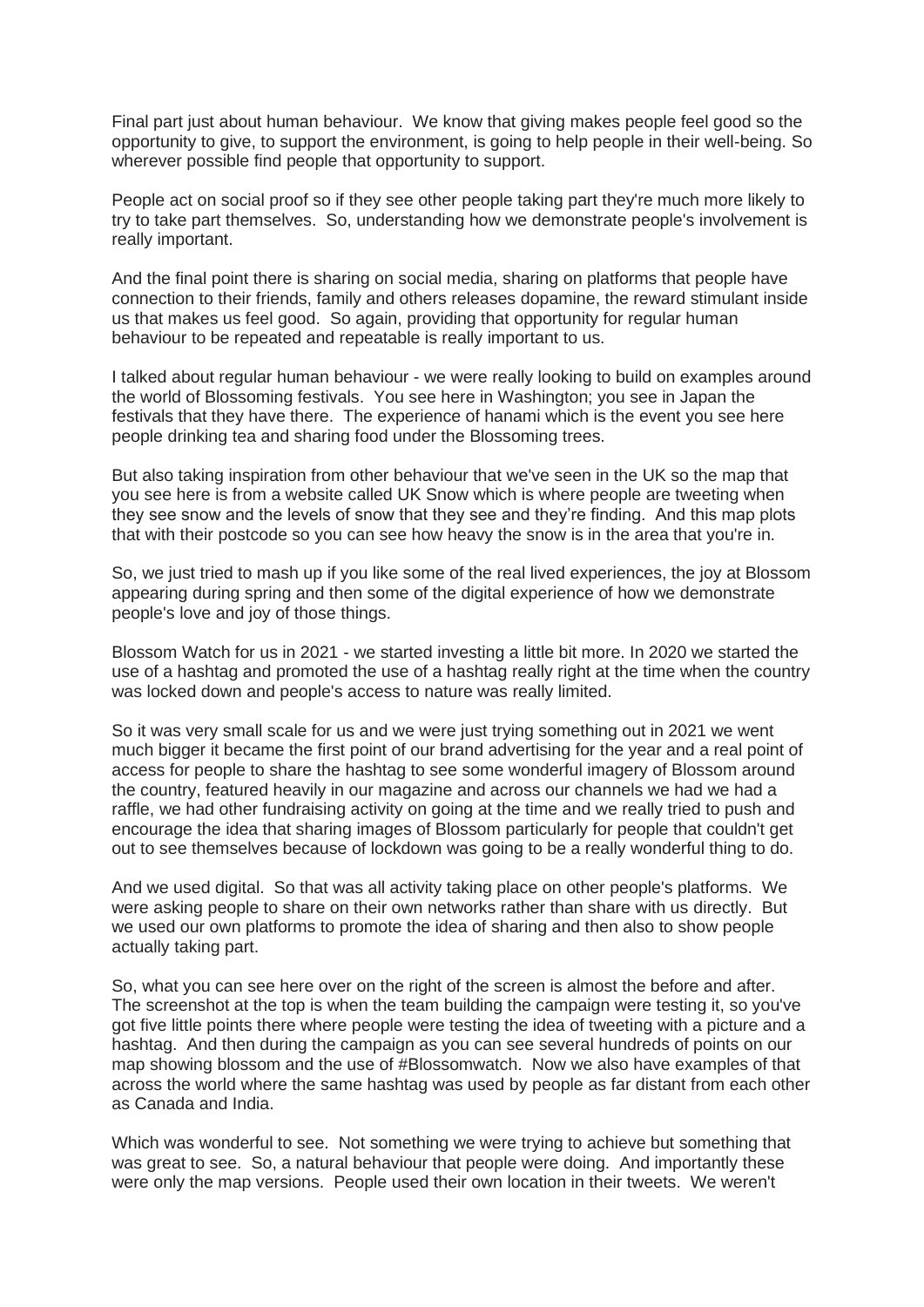asking people to put up a postcode. We weren't asking people to share their town or the location because it would have been another thing that would have been a barrier to them doing it in the first place.

This was all about us showing people participating. And that was also important for audiences that aren't online or aren't on those particular channels, so we were able to evidence through our email and through our magazine. In fact, were doing a feature in January in our magazine to follow up to show the participation that people had in the campaign and much of this was for our audiences that wouldn't have taken to Twitter or Instagram to be able to show people taking part in it and evidence this idea of social proof of participation in action.

We had broadcast media as well. I'm going to try and show the ad and hopefully it will come across on the recording OK.

So, as I said that was broadcast activity on TV. We had press coverage as well. All with the idea of showing the idea of sharing if that makes sense.

I mentioned before showing conservation in action and this piece of work in Stratford in East London on the Olympic Park is the first of several projects that we have running in towns and cities across the UK to put Blossom back into public spaces.

So, you see pictures in the middle on the right-hand side there of Hilary McGrady our Director-General and the Mayor of London. We opened this in May this year after earlier planting, and so we have created a space representative for London of all of the boroughs, and a space for contemplation particularly linked for the people of London to the aftereffects of the Corona virus pandemic.

As you'll see in the bottom left there, we had great work and support with the Mayor of London's office and Transport for London who took over the underground roundels across a number of different local tube stations.

So, we had Blossom and the idea of Blossom, and the Trust being brought to people in the places where they live.

As I said we have other projects going on this year for further release next and some big activity going on in Birmingham which is supportive of the Commonwealth Games which is also taking place next year.

And it wouldn't be brought really to life for the Trust if it didn't involve programming at our properties, in spite of the fact that our properties were really only just reopening or starting to reopen when the Blossom season was on earlier this year.

We had amazing efforts by our limited staff, due to furlough and due to lock down, but across the country they took part and gave interpretation of Blossom correct for their property and offered people the chance to take a photo and to share it with people that couldn't come or for reasons couldn't travel.

So again, just trying to find ways to engage people when they're at our places and to get them to share.

Planting and programming development at 47 National Trust places and significant support from partners and funders to bring that all to life as well, as well as personal donors.